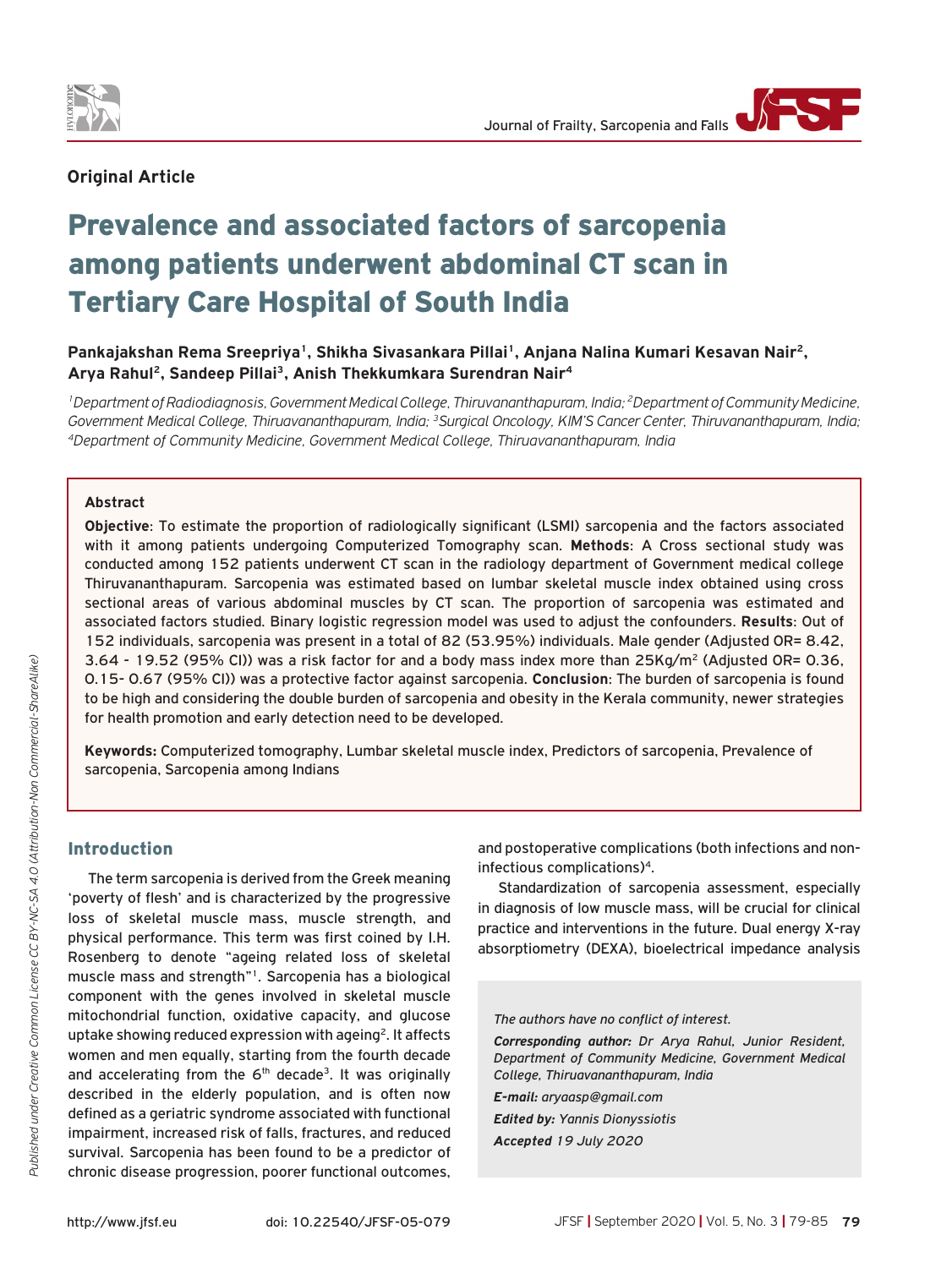(BIA), and CT are the most frequent methods of assessment of sarcopenia employed. CT and other advanced imaging including MRI are precise and have high validity in assessing muscle mass<sup>5</sup>. Results of several studies conclude that quantification of sarcopenia is possible through estimation of lumbar muscle mass in the 2 dimensional planar CT scans taken at the level of the third lumbar vertebra (Third lumbar vertebra skeletal muscle index -L3SMI)6. Radiologically significant sarcopenia is defined as a lumbar skeletal muscle index  $\langle$  = 38.5 cm<sup>2</sup>/m<sup>2</sup> in females and  $\frac{\epsilon}{=52.4}$  cm<sup>2</sup>/m<sup>2</sup> in males<sup>7</sup>.

However only a few studies have been conducted in Indian population to assess Sarcopenia, employing imaging modalities like CT. Many people undergo abdominal CT scan at Radio-diagnosis department of Government Medical College Thiruvananthapuram and was an opportunity to study the burden of sarcopenia of the population. Aim of the study was to determine the proportion of patients with radiologically significant sarcopenia (lumbar skeletal muscle index  $\langle$  =38.5 cm<sup>2</sup>/m<sup>2</sup> in females and  $\langle$  =52.4 cm<sup>2</sup>/m<sup>2</sup> in males) who underwent abdominal CT evaluation. The study also tried to analyse the difference in pattern of people without any radiological lesions, with benign conditions and with malignant lesions. Anthropometric and demographic factors associated to sarcopenia were also studied.

## Materials and methods

A hospital based cross sectional study was conducted at the department of Radio diagnosis, Government Medical College Hospital, Thiruvananthapuram. Adults (more than 18 years) who underwent radiological evaluation of abdomen with CT scan at the study setting during second half of the year 2019 were studied. CT scans done in emergency situations were excluded from the analysis as the reading of muscles mass could not be made because of time constraints and ethical ground. To calculate sample size for the current study, it was assumed that one-third (33%) of the study population is sarcopenic. According to Cruz-Jentoft AJ et  $al<sup>8</sup>$  the prevalence of sarcopenia could be ranged between very small proportions to one-third of the population. Upper limit of the prevalence range given by the reference study was used because being hospital based and being conducted on people with Asian-Indian ethnicity, the estimation made by the current study is likely to be high. We used a sample size calculation formula for estimating proportions with 8.25% (25% of prevalence) error and the sample size was estimated to be 125. Eligibility to be enrolled was evaluated at the setting and participants were enrolled consecutively to the study.

The data collection process was initiated following approval from Institutional Ethics committee of Government Medical College Thiruvananthapuram (Ethics clearance certificate number-HEC.No.08/14/2019/MCT). Written informed consent was obtained from all the participants/ responsible bystanders (bystanders in case if the patient

is not in a psychological/physical condition to take the decision). The personal details regarding the patients were kept confidential. There were no financial implications from the patients.

A structured proforma was used to collect data by the radiologist at the time of CT scan. Clinical and anthropometric data were collected from the patient and bystanders. Information on the provisional diagnosis was obtained from the requisition format. The treating doctor was then contacted/case sheets were verified to complete the data collection format as and when required. The composite muscle mass of the psoas, the quadratus lumborum, the erector spinae, the internal and the external obliques and the transversus abdominis was studied in detail and the parameters were recorded. Outcome variables for the study were; 1) Lumbar skeletal muscle index (The composite muscle mass of the psoas, the quadratus lumborum,the erector spinae,the internal,the external obliques and the transversus abdominis), 2) Area of visceral fat in mm<sup>2</sup>, 3) Area of subcutaneous fat in mm<sup>2</sup>, 4) Liver density in mm<sup>2</sup>, 5) Psoas muscle density in mm<sup>2</sup> and 6) Density of erector spinae in mm2.

Data was entered into MS Excel and analysed using SPSS version 16 (SPSS Inc., Chicago, IL., USA). The proportion of sarcopenia was calculated in percentage. Mean and standard deviation with minimum and maximum values of areas of visceral fat, subcutaneous fat, liver density, psoas muscle density and erector spinae density were calculated. Association between lumbar skeletal muscle index, chronicity of disease, malignancy status, comorbidities and clinical diagnosis were assessed using Chi square test. Association between sarcopenia and the CT parameters like area of visceral and subcutaneous fat, density of liver, psoas muscle and erector spinae were also assessed using Independent sample t test after checking normality. Association between sarcopenia and anthropometric parameters like height and weight were tested using independent sample t test. All the variables found to be associated with sarcopenia were entered into logistic regression model to find the adjusted Odds ratio.

#### Results

The 152 individuals analyzed radiologically during the study period were categorized to three groups based on the final diagnosis, 59 (38.8%) had no significant abnormalities, 65 (42.8%) had benign lesions and 28 (18.4%) were suffering from some kind of malignant lesions. The mean (SD) age of individual without lesions, with benign lesions and with malignant lesion were 44.88(16.17), 50.14 (15.29), 60.93 (12.96) years respectively. Number of men were almost equal to women in normal group (n=30, 50.8%), slightly more in benign group (n=35, 53.8%) and were less in malignant group (n=11, 39.3%). The distribution of demographic variables across the study groups are given in Table 1. About half of the individuals in radiologically normal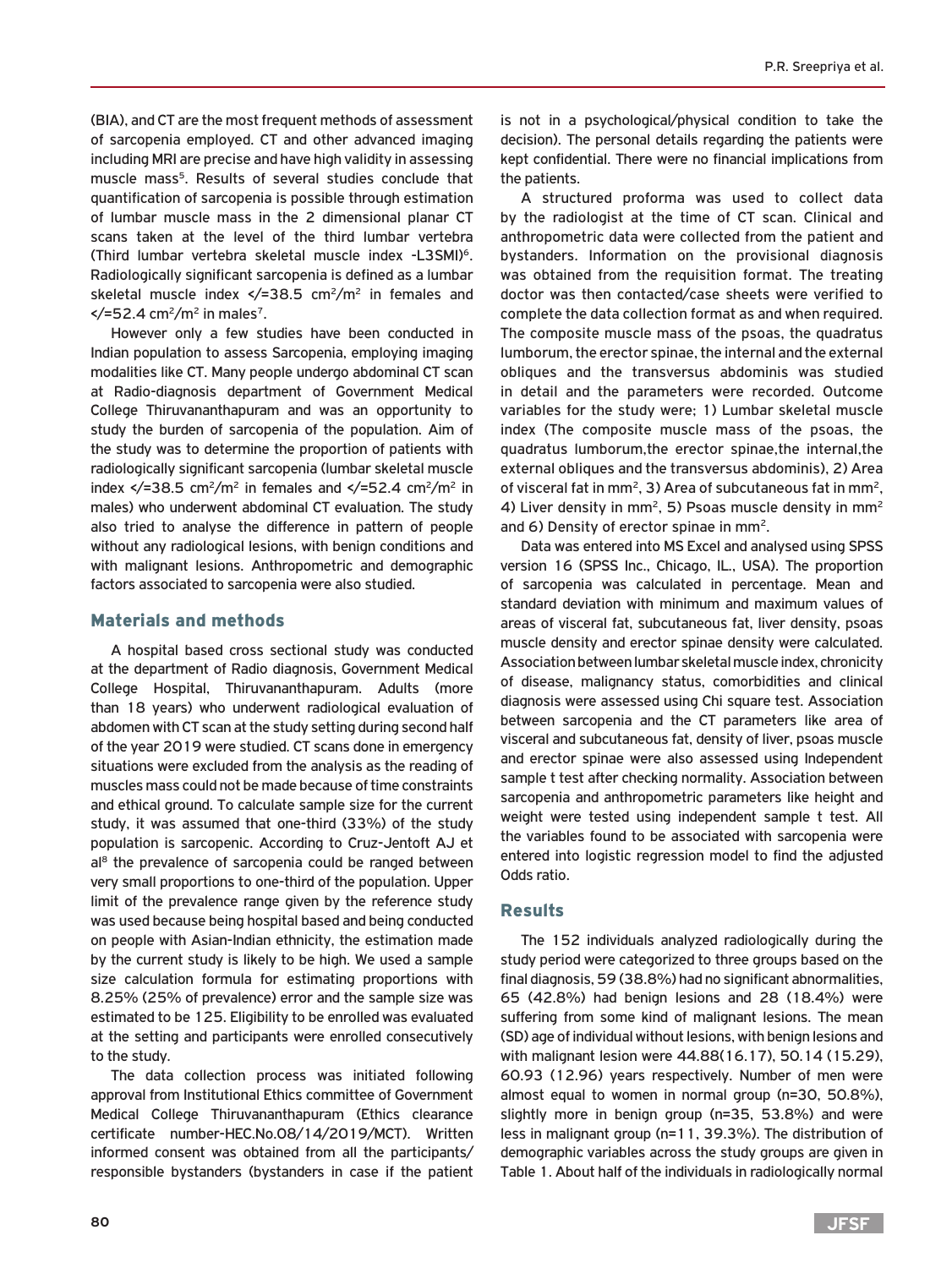| <b>Variable</b>               | <b>Category</b>                           | <b>Radiologically normal</b><br>category (n=59) | With benign lesion in<br>CT Abdomen (n=65) | <b>With malignant lesion</b><br>in CT abdomen (n=28) |
|-------------------------------|-------------------------------------------|-------------------------------------------------|--------------------------------------------|------------------------------------------------------|
|                               |                                           | <b>Frequency(Percentage) or mean (SD)</b>       |                                            |                                                      |
| Age in years*                 | 45.00 (16.78)                             | 50.06 (15.47)                                   | 60.93 (12.96)                              |                                                      |
| Gender                        | Men                                       | 30(50.8)                                        | 35(53.8)                                   | 11(39.3)                                             |
|                               | Underweight (<18.5Kg/m <sup>2</sup> )     | 4(6.8)                                          | 2(3.1)                                     | 1(3.6)                                               |
|                               | Normal weight (18.5-25Kg/m <sup>2</sup> ) | 27(45.8)                                        | 22(33.8)                                   | 17(60.7)                                             |
| <b>Body Mass Index</b>        | Overweight (25-30Kg/m <sup>2</sup> )      | 19(32.2)                                        | 24(36.9)                                   | 7(25)                                                |
|                               | Obese $(>30Kq/m^2)$                       | 9(15.3)                                         | 17(26.2)                                   | 3(10.7)                                              |
| <b>Subcutaneous</b><br>fat*mm | 22.69 (12.36)                             | 25.73 (11.38)                                   | 20.91 (11.22)                              |                                                      |
| Visceral fat $mm2$            | 4057.41(2851.59)                          | 5136.32(3043.62)                                | 3825.17(2508.31)                           |                                                      |

**Table 1.** Age, Sex and Body Mass Index of study participants.

| SI <sub>No</sub> | <b>Radiological diagnosis</b>              | <b>Frequency</b>         |
|------------------|--------------------------------------------|--------------------------|
|                  | <b>Benign Lesions</b>                      | 65                       |
| $\mathbf{1}$     | Renal calculi                              | 9                        |
| $\overline{a}$   | <b>GB</b> calculus                         | $\mathsf{B}$             |
| 3                | Chronic liver disease, Portal Hypertension | $\overline{\mathcal{L}}$ |
| $\overline{4}$   | Acute appendicitis                         | $\overline{\mathcal{L}}$ |
| 5                | <b>Fibroid uterus</b>                      | $\overline{\mathcal{A}}$ |
| 6                | Acute pancreatitis                         | $\overline{\mathcal{A}}$ |
| $\overline{7}$   | Chronic pancreatitis                       | 3                        |
| 8                | Ureteric calculi                           | 3                        |
| 9                | Fatty liver                                | 3                        |
| 10               | Ovarian cyst                               | $\overline{c}$           |
| 11               | Incisional hernia                          | $\overline{z}$           |
| 12               | Hemangioma liver                           | $\overline{c}$           |
| 13               | Pyelonephritis                             | $\overline{\phantom{0}}$ |
| 14               | PUJ obstruction                            | 1                        |
| 15               | Hepatic adenoma                            | $\mathbf{1}$             |
| 16               | Tuberculous pleural effusion               | $\mathbf{1}$             |
| 17               | Intestinal obstruction                     | $\mathbf{1}$             |
| 18               | <b>Fatty pancreas</b>                      | 1                        |
| 19               | Pheochromocytoma                           | 1                        |

| <b>SI No</b>   | <b>Radiological diagnosis</b>     | <b>Frequency</b>         |
|----------------|-----------------------------------|--------------------------|
| 20             | Acute cholecystitis               | $\mathbf{1}$             |
| 21             | Schwannoma                        | $\mathbf{1}$             |
| 22             | lleo caecal TB                    | 1                        |
| 23             | Perthes disease                   | 1                        |
| 24             | Pericardial effusion              | 1                        |
| 25             | Renal cyst                        | $\mathbf{1}$             |
| 26             | Tuberculous ascites               | 1                        |
| 27             | Carcinoma insitu cervix (CIN)     | $\mathbf{1}$             |
| 28             | Retroperitoneal lipoma            | $\mathbf{1}$             |
|                | <b>Malignant Lesions</b>          | 28                       |
| $\mathbf{1}$   | HCC with CLD, Portal hypertension | 6                        |
| $\overline{2}$ | Carcinoma pancreas                | 6                        |
| 3              | Carcinoma colon/rectum            | 5                        |
| $\overline{4}$ | Liver metastases                  | $\overline{\mathcal{L}}$ |
| 5              | Carcinoma ovary                   | $\overline{c}$           |
| 6              | Carcinoma stomach                 | $\overline{c}$           |
| $\overline{7}$ | Carcinoma breast                  | $\mathbf{1}$             |
| 8              | Lymphoma                          | $\mathbf{1}$             |
| 11             | Carcinoma oesophagus              | 1                        |

**Table 2.** Distribution of Radiological lesions.

category (n=28, 47.5%) were either overweight or obese according to the BMI criteria. The proportions of overweight/ obesity were more among patients with benign lesions 63.1% (n=41) and less among patients with malignant lesions 35.7% (n=10). Thickness of subcutaneous fat

(mean and SD) among normal, benign and malignant groups were 22.69 (12.36) mm, 25.73 (11.38) mm and 20.91 (11.22) mm respectively. Details are given in Table 1.

Among the benign lesions, Renal calculi was the most frequent diagnosis (n=9) followed by Gall bladder Calculi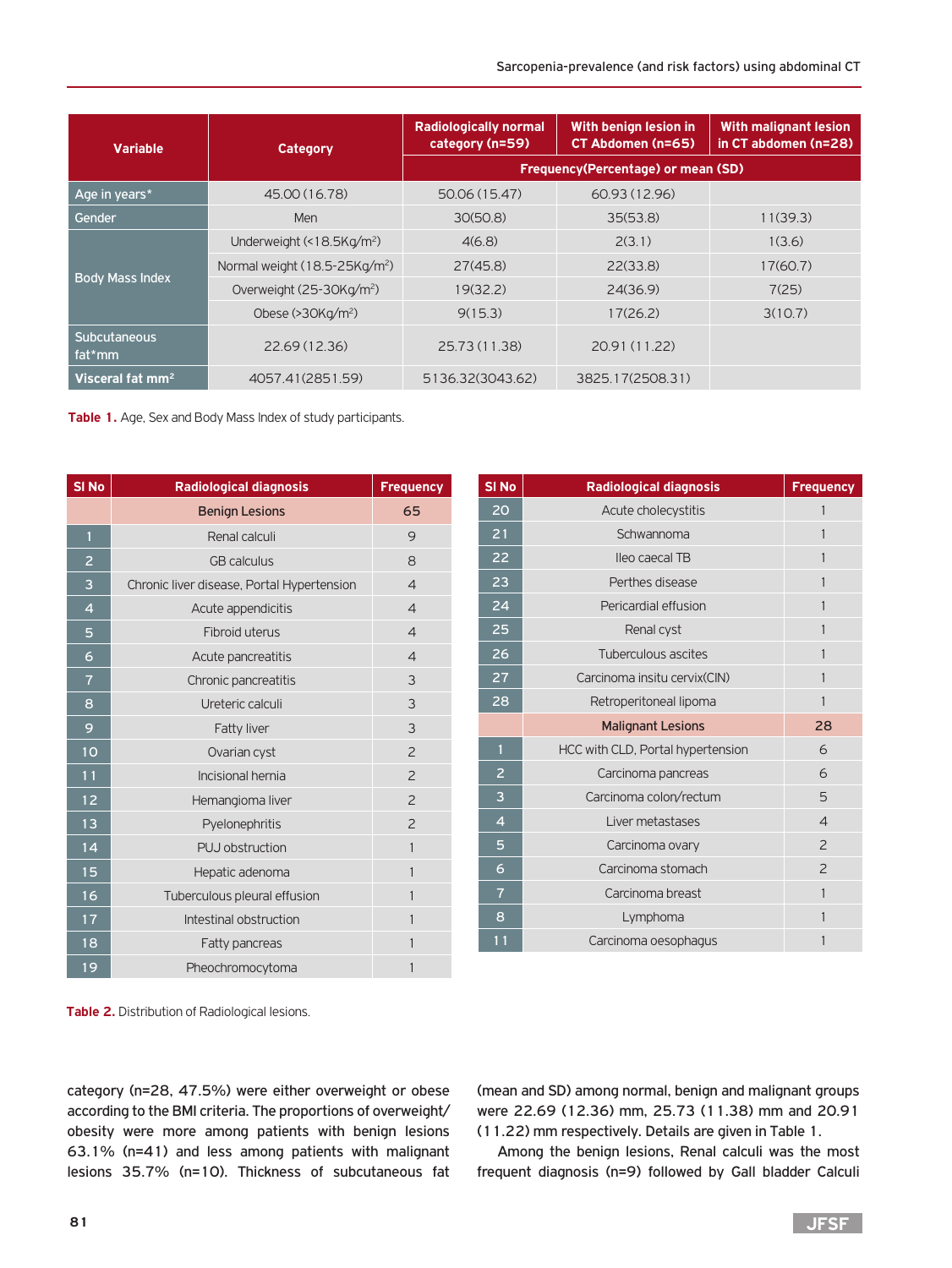|                 | <b>Category</b>    | <b>Prevalence of LSMI sarcopenia</b> |                                     |                                        |  |
|-----------------|--------------------|--------------------------------------|-------------------------------------|----------------------------------------|--|
| <b>Variable</b> |                    | Radiologically normal<br>category    | With benign lesion in CT<br>Abdomen | With malignant lesion in<br>CT abdomen |  |
| Age             | Less than 60 years | 23 (47.9%)                           | 25 (54.3%)                          | $8(80.0\%)$                            |  |
|                 | 60 years or above  | $6(54.5\%)$                          | $12(63.2\%)$                        | $8(44.4\%)$                            |  |
| Gender          | Male               | $20(66.7\%)$                         | 26 (74.3%)                          | $10(90.9\%)$                           |  |
|                 | Female             | $9(31.0\%)$                          | 11 (36.7%)                          | $6(35.3\%)$                            |  |

**Table 3.** Age and Gender specific prevalence of LSMI sarcopenia in study groups.

| <b>Muscle</b>              | <b>Radiologically normal</b><br>category (n=59) | With benign lesion in CT<br>Abdomen (n=65) | With malignant lesion in<br>CT abdomen (n=28) | <b>Correlation</b> |
|----------------------------|-------------------------------------------------|--------------------------------------------|-----------------------------------------------|--------------------|
|                            | Cross sectional area in $mm^2$ – Mean (SD)      | coefficient (r)                            |                                               |                    |
| Erector spinae (right)     | 1986.40(590.16)                                 | 1981.69(545.97)                            | 1838.66(342.04)                               | 0.475              |
| Erector spinae (Left)      | 1987.41(530.02)                                 | 1960.98(487.89)                            | 1785.36(305.99)                               | 0.533              |
| External oblique (right)   | 2158.83(1032.13)                                | 2281.58(609.67)                            | 1935.40(517.26)                               | 0.346              |
| External oblique (left)    | 2087.76(720.01)                                 | 2225.79(609.67)                            | 1892.02(448.26)                               | 0.382              |
| Rectus abdominis (right)   | 478.48(170.99)                                  | 540.45(216.26)                             | 414.98(136.32)                                | 0.303              |
| Rectus abdominis (left)    | 554.71(433.47)                                  | 529.56(159.53)                             | 435.36(143.44)                                | 0.173              |
| Psoas (right)              | 736.46(331.73)                                  | 696.53(291.64)                             | 532.76(191.35)                                | 0.399              |
| Psoas (left)               | 730.86(334.41)                                  | 717.6(283.46)                              | 584.48(215.48)                                | 0.366              |
| Quadratus lumborum (right) | 456.05(160.22)                                  | 438.5(192.48)                              | 408.35(192.44)                                | 0.357              |
| Quadratus Iumborum (left)  | 484.34(184.84)                                  | 460.7(183.37)                              | 398.12(149.68)                                | 0.334              |

**Table 4.** Radiological measurement of core abdominal muscles.

(n=8). Among malignant lesions, hepatocellular carcinoma and ca pancreas were found to be common (n=6) followed by Carcinoma colon/rectum (n=5). Details given in Table 2.

Lumbar skeletal muscle index estimated sarcopenia (*LSMI sarcopenia*) was found to be present in 82 (53.95%) among the study population. It included 49.2% (n=29) of radiologically normal, 56.9% (n=37) with benign lesion and 57.1% (n=16) with malignant lesion. LSMI Sarcopenia appeared to be more prevalent in malignant category but the difference between groups was not statistically significant (p=0.640). It was more among people aged 60 years or above compared to youngsters in normal and benign group as expected, but the pattern reversed in malignant group (Table 3). The proportion of LSMI sarcopenia was found to be high in male gender cutting across all radiological categories (66.7% to 90.9%) and among women were less than half of the proportions of men (31.0% to 36.7%) (Table 3). The prevalence was above 40% in all age and gender categories and about half of the normal young individuals were also found to be sarcopenic. Mean (SD) of different muscle masses used in

the calculation of LSMI sarcopenia measured in mm<sup>2</sup> are given in given in Table 4. Cross sectional area of erector spinae left (Pearson correlation coefficient, r=0.53) and right (r=0.46) had strong positive correlation with sarcopenia.

Gender and BMI were found to be significant predictors of LSMI sarcopenia as per the multivariable analysis. Binary logistic regression model with  $R^2$  value (Negelkerke) of 0.362 showed that male gender is a significant risk factor (Adjusted OR= 8.42, 3.64 - 19.52 (95% CI),  $p$ <0.001) and BMI more than or equal to 25 Kg/m<sup>2</sup> is a protective factor (Adjusted OR= 0.36, 0.15- 0.67 (95% CI), p<0.001). Age more than 60 years and presence of malignancy were not found to be significant predictors. The model was statistically significant (p<0.001) (Table 5). Thickness of subcutaneous fat and liver density were not used in model because of correlation with BMI. Table 6 shows the association of liver density and subcutaneous fat with sarcopenia. Subcutaneous fat was found to be significantly reduced in patients with LSMI sarcopenia in all radiological categories.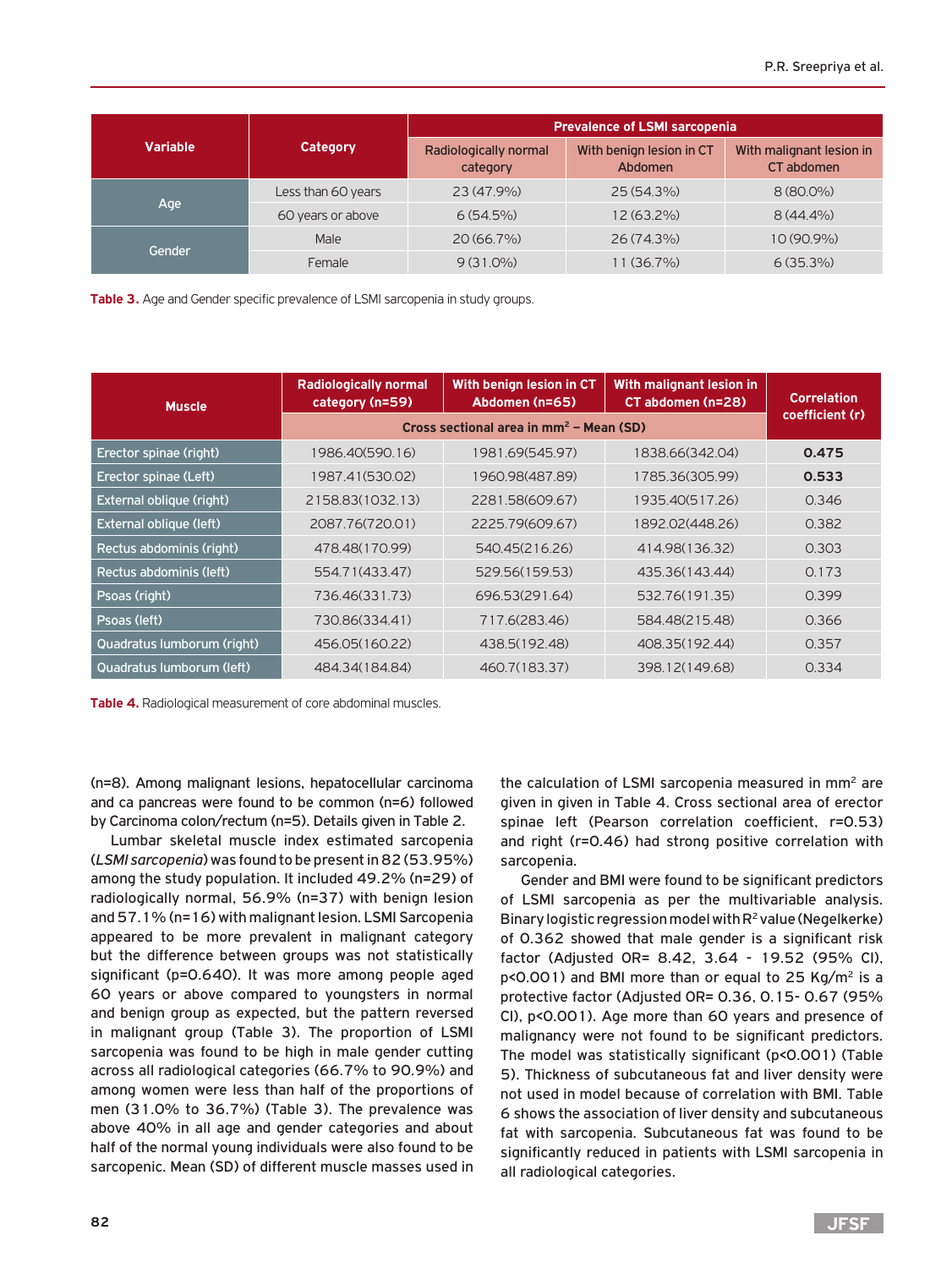| <b>Exposure factors</b>                        | <b>LSMI Sarcopenia</b><br>present (N=82) | <b>LSMI Sarcopenia</b><br>Absent (N=70) | <b>Crude OR</b><br>(95% CI) | <b>AOR</b><br>(95% CI) | P value |
|------------------------------------------------|------------------------------------------|-----------------------------------------|-----------------------------|------------------------|---------|
| Age more than 60 years                         | $26(31.7\%)$                             | 22 (31.4%)                              | $1.01(0.51 - 2.01)$         | $1.15(0.48-2.77)$      | 0.760   |
| Male gender                                    | 56 (68.3%)                               | 20 (28.6%)                              | $5.38(2.68-10.81)$          | 8.42 (3.64-19.52)      | < 0.001 |
| BMI more than or equal to 25 Kg/m <sup>2</sup> | $30(36.6\%)$                             | 49 (70.0%)                              | $0.25(0.13 - 0.49)$         | $0.36(0.15 - 0.67)$    | < 0.001 |
| Malignancy                                     | $16(19.5\%)$                             | $12(17.1\%)$                            | $1.17(0.51 - 1.46)$         | $1.10(0.37 - 3.26)$    | 0.369   |

**Table 5.** Factors associated to LSMI sarcopenia.

| <b>Variable</b>                     | Category  |                       | Mean(SD)     | P value |  |
|-------------------------------------|-----------|-----------------------|--------------|---------|--|
|                                     | Normal    | Sarcopenia<br>present | 49.28(9.14)  | 0.589   |  |
|                                     |           | Sarcopenia<br>absent  | 47.93(9.88)  |         |  |
| Liver density                       | Benign    | Sarcopenia<br>present | 44.56(10.04) | 0.007   |  |
|                                     |           | Sarcopenia<br>absent  | 36.44(13.36) |         |  |
|                                     | Malignant | Sarcopenia<br>present | 46.97(7.3)   | 0.07    |  |
|                                     |           | Sarcopenia<br>absent  | 39.59(13.1)  |         |  |
|                                     | Normal    | Sarcopenia<br>present | 14.63(8.43)  | < 0.001 |  |
|                                     |           | Sarcopenia<br>absent  | 30.47(10.44) |         |  |
| <b>Thickness of</b><br>subcutaneous | Benign    | Sarcopenia<br>present | 23.29(10.09) | 0.046   |  |
| fat                                 |           | Sarcopenia<br>absent  | 28.94(12.36) |         |  |
|                                     |           | Sarcopenia<br>present | 15.03(5.70)  | < 0.001 |  |
|                                     | Malignant | Sarcopenia<br>absent  | 28.75(12.15) |         |  |

**Table 6.** Liver density and subcutaneous fat in study participants with and without LSMI Sarcopenia.

#### **Discussion**

The overall proportion of LSMI sarcopenia was found to be 54%, which is one of the highest among hospital based studies<sup>9</sup>. Few studies in Malaysian population reported prevalence of sarcopenia as high as 59.8%<sup>10</sup>. The prevalence may vary in hospital setting and community level. Even though many studies were done among hospital population, they were mainly restricted to the geriatric population and cancer patients<sup> $11-14$ </sup>. The prevalence of sarcopenia was found to be generally high in a hospital setting compared to the

community<sup>15,16</sup>. In the current study, almost half (49.2%) of the individuals without benign/malignant lesions were also found to have LSMI sarcopenia. This is much higher than the prevalence among the general population reported elsewhere<sup>17</sup>. In a multicontinent study done on sarcopenia it was found that the prevalence of sarcopenia in India was 17.5% with male predominance<sup>18</sup>. Asian population have the highest prevalence of sarcopenia<sup>19</sup>. Even though the reported prevalence was much less than that of the present study, it was highest among the seven countries from five continents included in the study.

Lower LSMI correlated well with poor ECOG scores, and it significantly increased the mortality in a multivariate analysis in Non Small Cell Lung Cancer patients in a study by D Portal et al in an Israeli population<sup>6</sup>. Unintentional weight loss, along with a low lumbar skeletal muscle index and low muscle attenuation in CT scan was found to portend a poor prognosis, regardless of overall body weight and BMI in cancer patients in a Canadian study<sup>20</sup>.

In this study, the prevalence of sarcopenia in males was found to be almost double that in females. Gender was found to be an independent predictor of sarcopenia irrespective of age and disease category. The high proportion of sarcopenia among the males is consistent with reports from other studies<sup>10,19,21-23</sup>. However predisposition for sarcopenia was noted among women during post-menopausal period compared to men explained by the decrease in concentrations of sex steroids, both estrogens and androgens after menopause<sup>23-25</sup>. On the contrary, even among the elderly, the present study showed a significantly higher proportion of LSMI sarcopenia among men. In a systematic review and meta-analysis on the prevalence of sarcopenia in general population the prevalence of sarcopenia was found to be similar in both genders<sup>22</sup>. There is ample evidence from existing literature on sarcopenia associated with elderly age<sup>26</sup>. More than half of the study participants above the age of 60 years had sarcopenia. However proportion was further higher among the youngsters with malignant lesions, might be contributed by the disease parse.

Sarcopenia has been used as a predictor of prognosis of various treatment modalities and morbidity and mortality as well<sup>27-29</sup>. A low BMI with high body fat percentage is likely to result in negative life prognosis $30,31$ . In addition,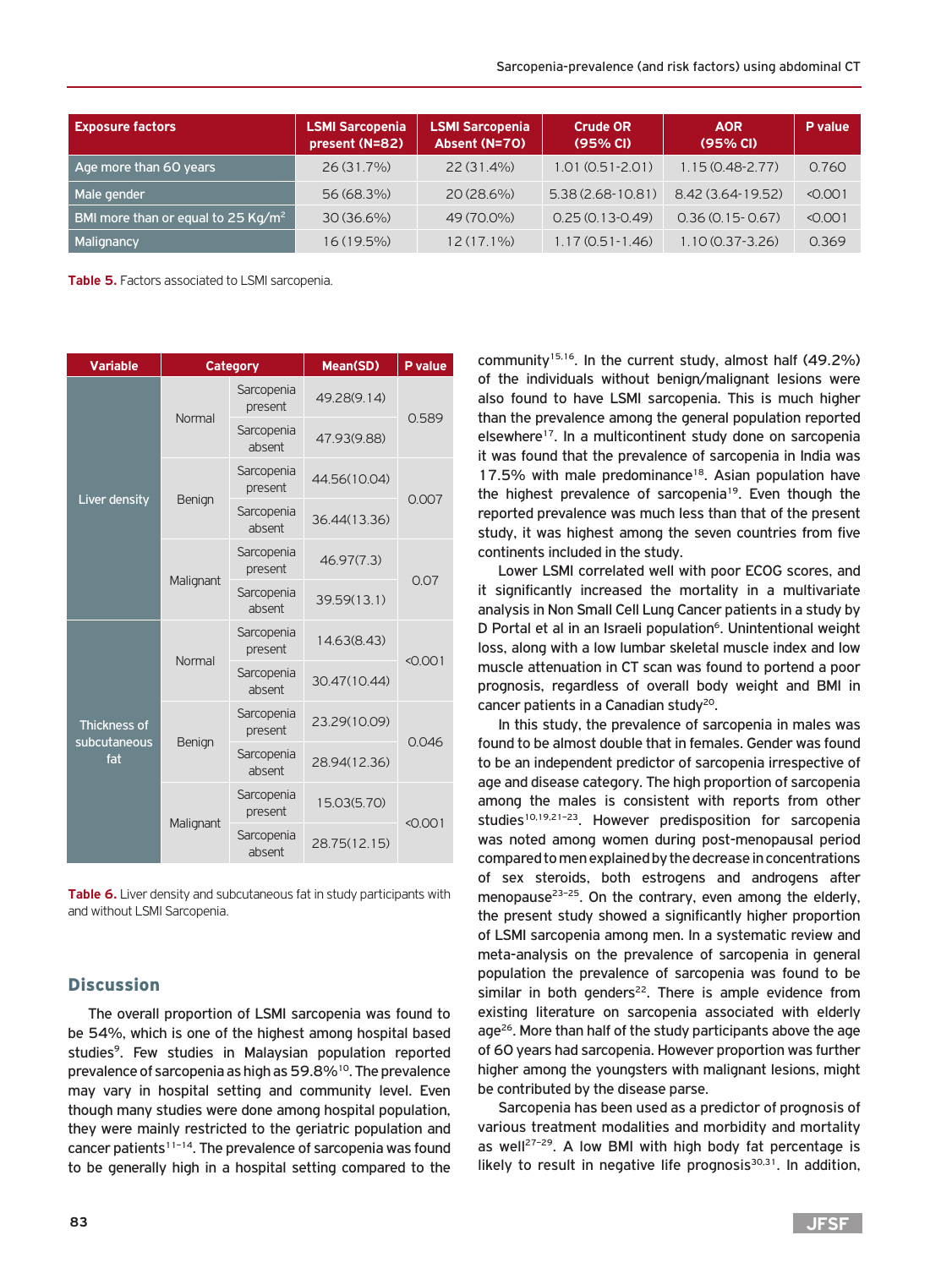many studies have reported association of lean muscle mass reduction with poor outcomes in malignancy $32,33$ . The Asian cut off for obesity (BMI>25), is fixed at a level lower than the global criteria(WHO). In this study, Body Mass Index less than  $25 \text{ kg/m}^2$  was found to be a risk factor for sarcopenia irrespective of the disease category. However, no significant association was found between sarcopenia and Body Mass Index category among participants aged more than 60 years. As age advances, it may be a more significant contributor to muscle mass than height and weight. So muscle mass and body fat percentage might be considered before advising patients regarding weight reduction. More than one-third of obese study participants also had sarcopenia in the present study.

A single-muscle approach for assessing sarcopenia is a recent trend on CT-defined muscle quantification<sup>34</sup>. Some studies showed erector spinae as the most important muscle cross sectional area predicting sarcopenia and a reduction in skeletal mass of erector spinae has been associated with higher mortality<sup>35,36</sup>. The present study also showed the cross sectional area of erector spinae on either side had the strongest positive correlation with LSMI sarcopenia. Some literature identifies psoas<sup>37</sup> as the single muscle with maximum correlation whereas some takes erector spinae for the prediction of sarcopenia<sup>25</sup>.

## Limitation

As it is a hospital based study, the prevalence of sarcopenia is likely to be overestimated. We do not have data on comorbidities and the outcome was not adjusted for it.

## Conclusion

 The burden of LSMI sarcopenia is found to be high in the study population. This high proportion of LSMI sarcopenia needs attention, being a prognostic factor for mutimorbidity and mortality. It is high time we engage in studies to find its associated factors (modifiable and non-modifiable). Apart from the age and malignancy status which were perceived to be the main predictors of sarcopenia, adjusted analysis in our study projected male gender and low BMI to be the major risk factors. Considering the double burden of sarcopenia and obesity in the Kerala community, dietary modification and promotion of physical activity should be recommended. Further studies on the early clinical diagnosis and prevention of sarcopenia is to be entertained.

## *References*

- 1. Irwin H. Rosenberg. Sarcopenia: origins and clinical relevance. The Journal of Nutrition 1997; 127 (5): 990S–991S.
- 2. Su J, Ekman C, Oskolkov N, Lahti L, Ström K, Brazma A, et al. A novel atlas of gene expression in human skeletal muscle reveals molecular changes associated with aging. Skelet Muscle 2015;5:35.
- 3. Boutin RD, Yao L, Canter RJ, Lenchik L. Sarcopenia: Current Concepts and Imaging Implications. AJR Am J Roentgenol

2015;205(3):W255-66.

- 4. Mir O, Coriat R, Blanchet B, Durand J-P, Boudou-Rouquette P, Michels J, et al. Sarcopenia Predicts Early Dose-Limiting Toxicities and Pharmacokinetics of Sorafenib in Patients with Hepatocellular Carcinoma. PLOS ONE 2012 May 30;7(5):e37563.
- 5. Han A, Bokshan SL, Marcaccio SE, DePasse JM, Daniels AH. Diagnostic Criteria and Clinical Outcomes in Sarcopenia Research: A Literature Review. J Clin Med 2018 Apr 8; 7(4):70.
- 6. D Portal, L Hofstetter, I Eshed et al. L3 skeletal muscle index is a surrogate marker for sarcopenia and fraility in non-small cell lung cancer patients. Cancer Management and Research 2019; 11:2579- 2588.
- 7. Elliott JA, Doyle SL, Murphy CF, et al. Sarcopenia-Prevalence, and Impact on Operative and Oncologic Outcomes in the Multimodal Management of Locally Advanced Esophageal Cancer. Ann Surg 2017;266(5):822-830.
- 8. Cruz-Jentoft AJ, Baeyens JP, Bauer JM, Boirie Y, Cederholm T, Landi F, et al. Sarcopenia: European consensus on definition and diagnosis: Report of the European Working Group on Sarcopenia in Older People. Age and Ageing 2010;39(4):412.
- 9. Saeki C, Takano K, Oikawa T, Aoki Y, Kanai T, Takakura K, et al. Comparative assessment of sarcopenia using the JSH, AWGS, and EWGSOP2 criteria and the relationship between sarcopenia, osteoporosis, and osteosarcopenia in patients with liver cirrhosis. BMC Musculoskelet Disord 2019:20(1): 1-12.
- 10. Norshafarina SK, Sakian NIM, Shahar S, Hasnan AM, Manaf ZA, Zaitun Y. Sarcopenia and its impact on health: Do they have significant associations? Sains Malaysiana 2013;42(9):1345–55.
- 11. Rubio AO, Sánchez IT, Torres JR, López LL, Fernández RR, Valenza MC. Prevalence of sarcopenia in chronic respiratory hospitalized patients. European Respiratory Journal 2019;54(suppl 63): PA1235.
- 12. Smoliner C, Sieber CC, Wirth R. Prevalence of sarcopenia in geriatric hospitalized patients. J Am Med Dir Assoc. 2014 Apr;15(4):267– 72.
- 13. Broughman JR, Williams GR, Deal AM, Yu H, Nyrop KA, Alston SM, et al. Prevalence of sarcopenia in older patients with colorectal cancer. J Geriatr Oncol 2015;6(6):442–5.
- 14. Panackel C, B S, S R, M N, Jacob M, George J, et al. Prevalence, risk factors and prognostic significance of sarcopenia in liver cirrhosis in Indian population. Indian Journal of Gastroenterology 2018; 2018:A86.
- 15. Moreira VG, Perez M, Lourenço RA, Moreira VG, Perez M, Lourenço RA. Prevalence of sarcopenia and its associated factors: the impact of muscle mass, gait speed, and handgrip strength reference values on reported frequencies. Clinics 2019;74: e477.
- 16. Khongsri N, Tongsuntud S, Limampai P, Kuptniratsaikul V. The prevalence of sarcopenia and related factors in a community-dwelling elders Thai population. Osteoporos Sarcopenia 2016;2(2):110–5.
- 17. Shafiee G, Keshtkar A, Soltani A, Ahadi Z, Larijani B, Heshmat R. Prevalence of sarcopenia in the world: a systematic review and metaanalysis of general population studies. J Diabetes Metab Disord 2017;16:21.
- 18. Tyrovolas S, Koyanagi A, Olaya B, Ayuso-Mateos JL, Miret M, Chatterji S, et al. Factors associated with skeletal muscle mass, sarcopenia, and sarcopenic obesity in older adults: a multi-continent study. Journal of Cachexia, Sarcopenia and Muscle 2016;7(3):312.
- 19. Jeng C, Zhao L-J, Wu K, Zhou Y, Chen T, Deng H-W. Race and socioeconomic effect on sarcopenia and sarcopenic obesity in the Louisiana Osteoporosis Study (LOS). JCSM clinical reports 2018;3(2): e00027.
- 20. Martin L, Birdsell L, MacDonald N et al.; Cancer Cachexia in the age